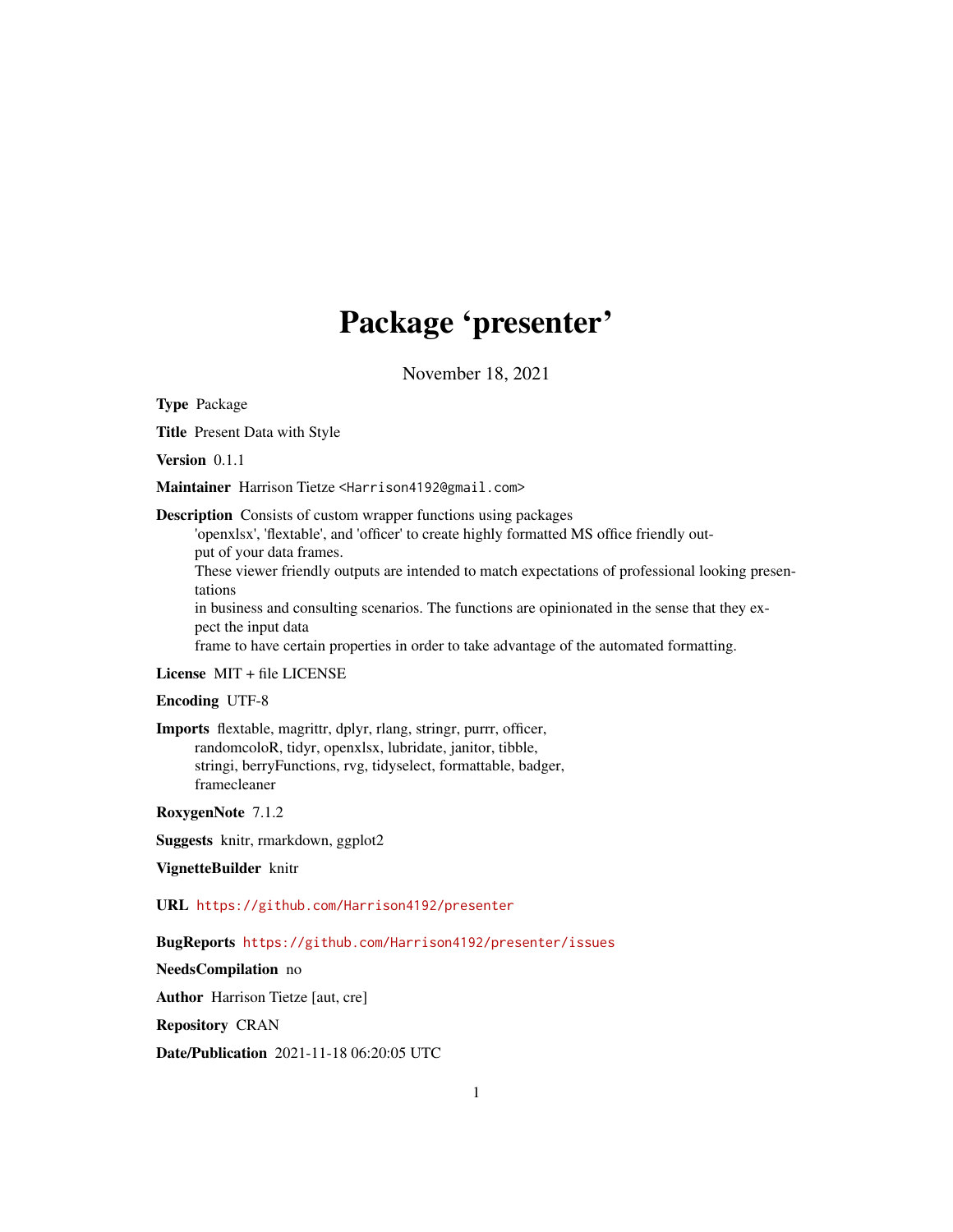## <span id="page-1-0"></span>R topics documented:

|       | make flextable $\ldots \ldots \ldots \ldots \ldots \ldots \ldots \ldots \ldots \ldots \ldots \ldots \ldots$ |  |
|-------|-------------------------------------------------------------------------------------------------------------|--|
|       |                                                                                                             |  |
|       |                                                                                                             |  |
|       |                                                                                                             |  |
|       |                                                                                                             |  |
|       |                                                                                                             |  |
| Index |                                                                                                             |  |

finish\_excel\_wb *finish excel workbook*

#### Description

finish excel workbook

#### Usage

finish\_excel\_wb(wb, wb\_name)

#### Arguments

| wb      | wh      |
|---------|---------|
| wb_name | wh name |

#### Value

an excel file

format\_number *format number*

#### Description

Number formatters to apply to a column in a dataframe. Helpful for displaying tibbles in console or in conjunction with [make\\_flextable](#page-5-1). Based off the [formattable](https://renkun-ken.github.io/formattable/) package.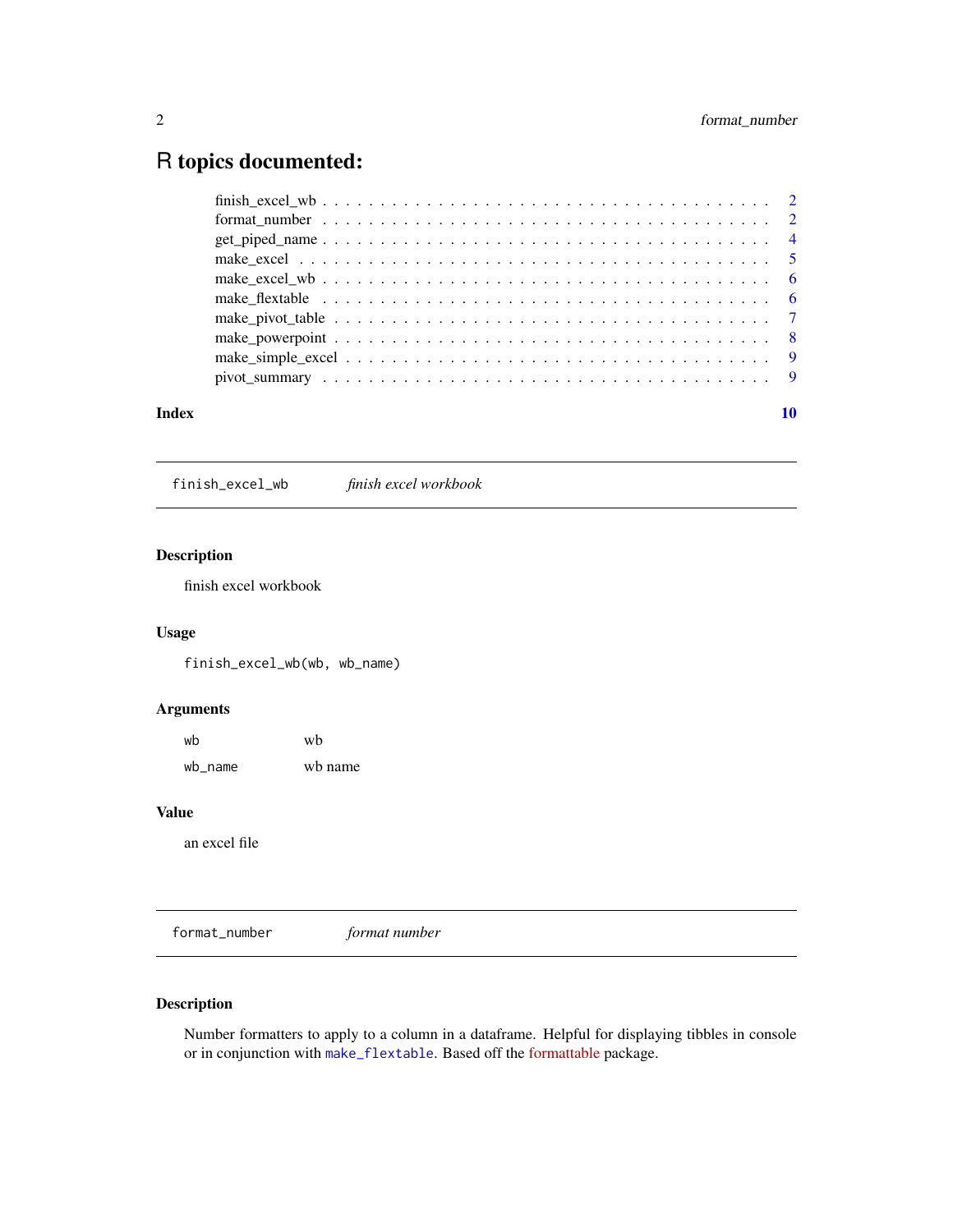#### format\_number 3

#### Usage

```
format_number(tbl, ..., digits = 0)
format_percent(tbl, ..., digits = 0)
format_currency(tbl, ..., symbol = "yen", digits = 0)
```
#### Arguments

| tbl      | dataframe                |
|----------|--------------------------|
| $\cdots$ | tidyselect.              |
| digits   | integer. trailing digits |
| symbol   | chr. currency symbol     |

#### Details

- format\_number formats a number accounting style by inserting commas. default selection is integer columns
- format\_percent formats a number as a percentage. default selection is numeric columns in between -1 and 1.
- format\_currency formats a monetary value with the currency symbol. default currency symbol is yen.

#### Value

dataframe

dataframe

#### Examples

```
tibble::tibble(
y = seq(1000L, 10000L, by = 1000L),
z = c(-.59, -.23, -.11, 0, .1, .21, .3, .4, .6, .9),w = c(.1, 1.4, .23, -.10, 0, -2.3, .2, .3, .4, .5)) \rightarrow \text{thl1}tbl1
# automatically formats the integer column
tbl1 %>%
format_number()
# automatically formats to yen
tbl1 %>%
format_currency(y)
# automatically detects columns between -1 and 1 to convert to percentages
tbl1 %>%
format_percent()
```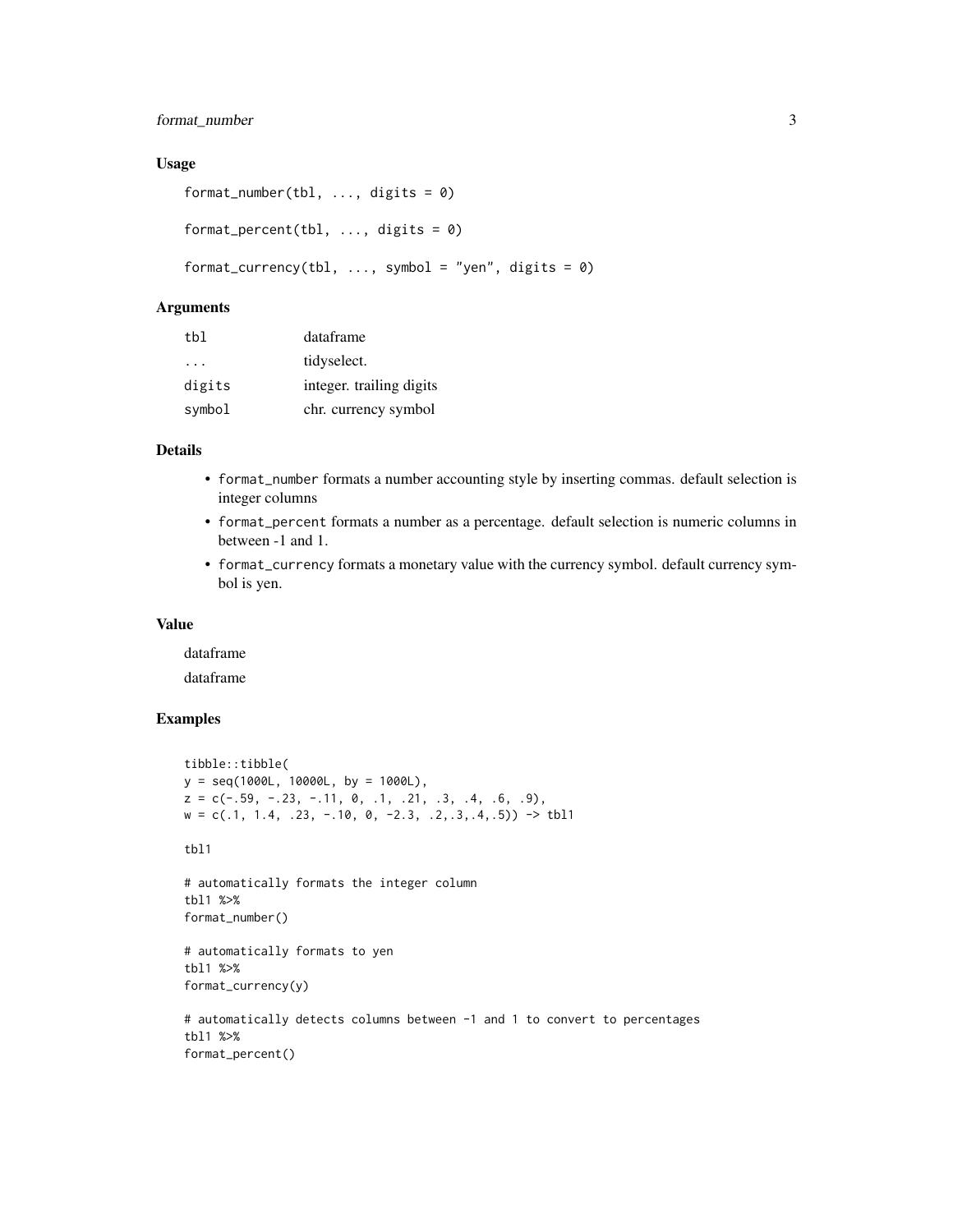```
# select specific columns to convert.
tbl1 %>%
format_percent(z, w)
```
get\_piped\_name *get piped name*

#### Description

this function captures the name of an object piped into a function, and returns as a string. Powers the automatic naming found in presenter.

#### Usage

```
get_piped_name(object, default_name = "Table")
```
#### Arguments

| object       | an object                                                 |
|--------------|-----------------------------------------------------------|
| default_name | string Attempts to return this string if an error occurs. |

#### Value

string

#### Examples

```
#necessary to specify this option when using get_piped_name in knitr
options(rlang_trace_top_env = rlang::current_env())
```

```
### works if the object is piped or given as an argument
iris %>%
get_piped_name()
```

```
get_piped_name(iris)
```

```
### can even extract name from multistep pipes
iris %>%
dplyr::select(1:3) %>%
get_piped_name()
```
### can be placed inside other functions to capture the name and save it

find\_name  $\leq$  function(x){ get\_piped\_name() -> new\_name

<span id="page-3-0"></span>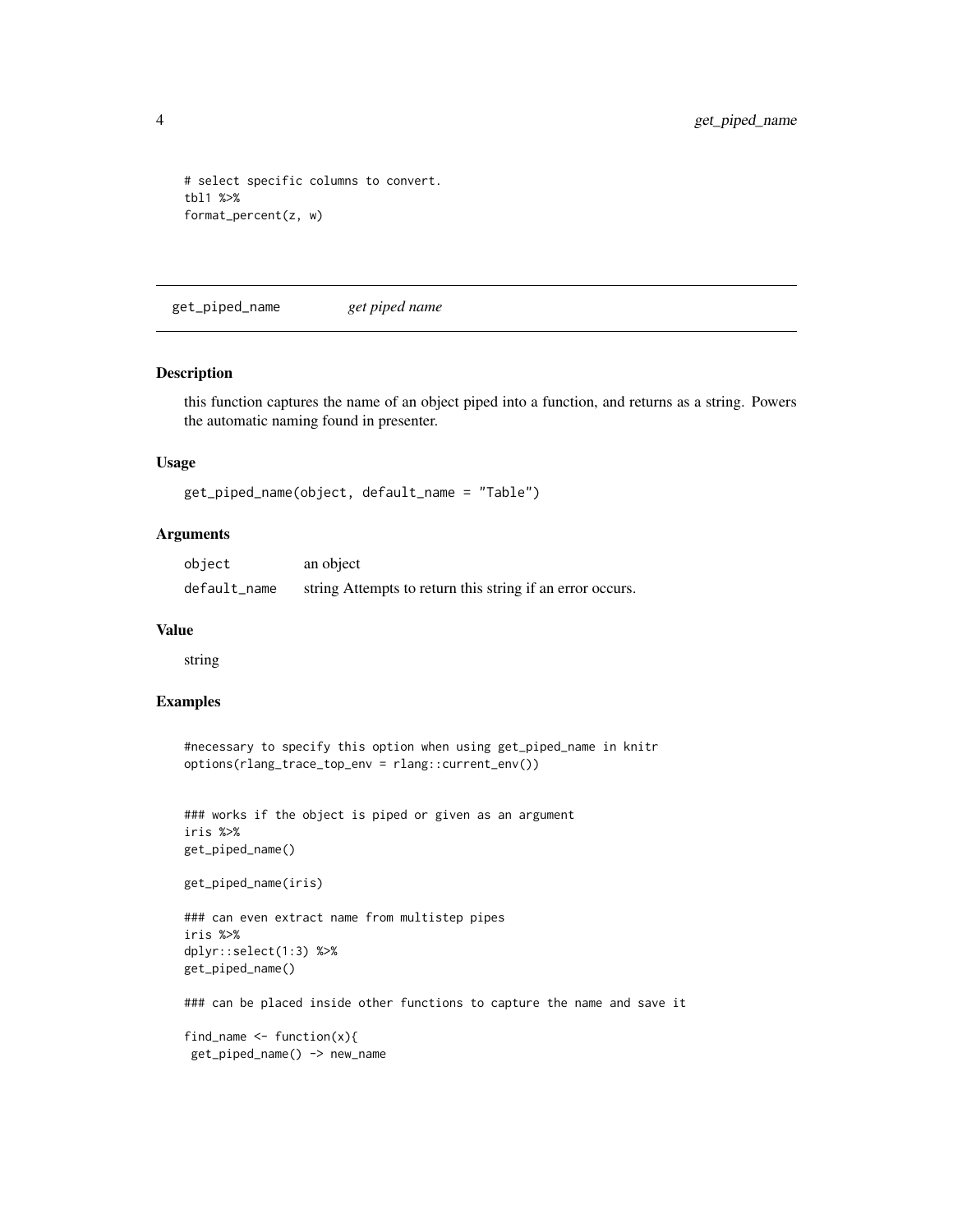#### <span id="page-4-0"></span>make\_excel 5

```
new_name
}
iris %>%
dplyr:select(1:3) %>%
find_name()
```
make\_excel *Create Excel*

### Description

Create Excel

#### Usage

```
make_excel(
 df,
  last_id_col = NULL,
 header_word = NULL,
 widths = 13,
 random_color_seed = 1
)
```
#### Arguments

| df                | data frame                       |  |
|-------------------|----------------------------------|--|
| last_id_col       | index of last id col             |  |
| header word       | character vector of header words |  |
| widths            | col widths                       |  |
| random color seed |                                  |  |
|                   | seed for random color scheme     |  |

#### Value

an excel file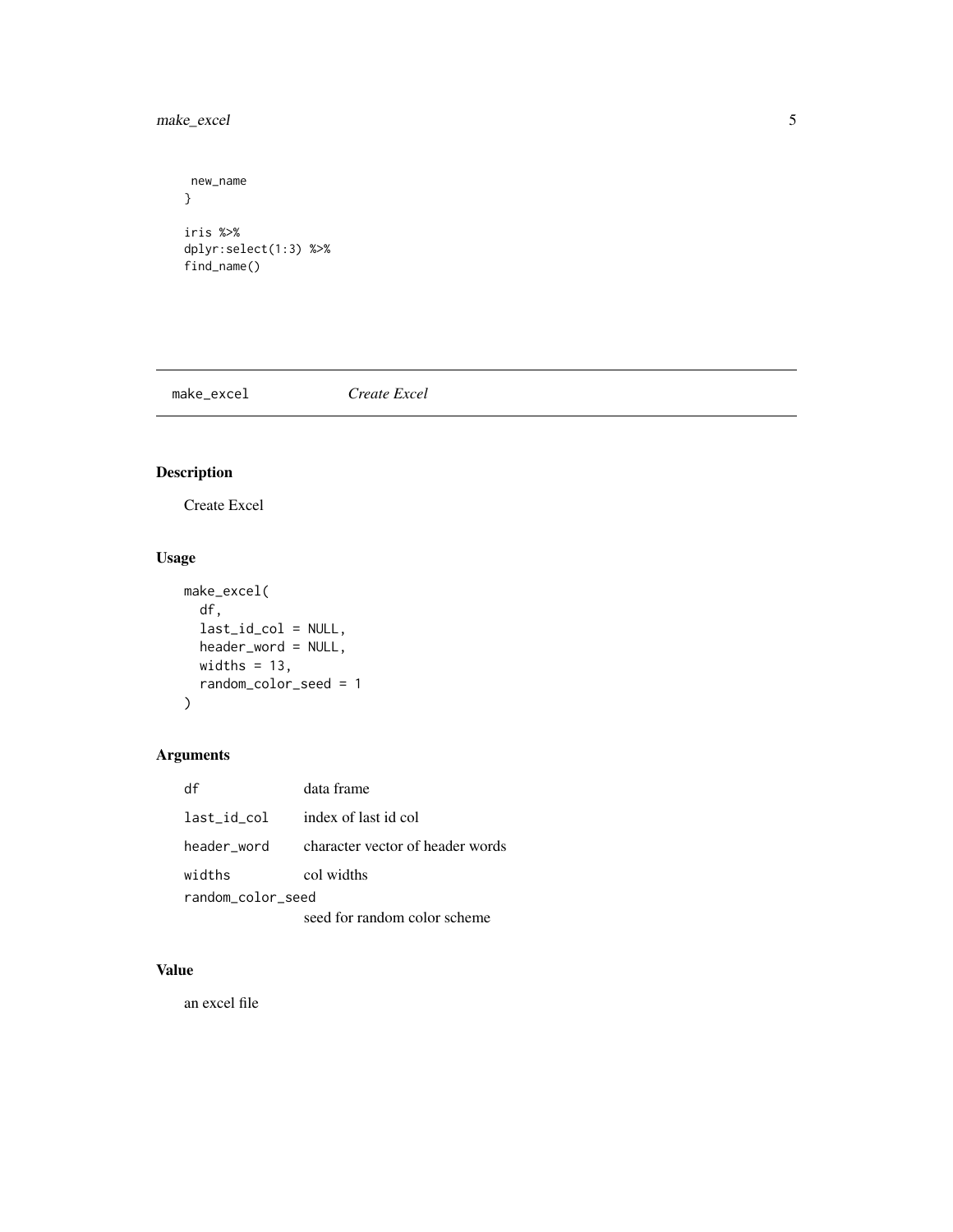<span id="page-5-0"></span>make\_excel\_wb *create excel wb*

#### Description

create excel wb

#### Usage

```
make_excel_wb(
 wb = NULL,object,
 last_id_col = NULL,
 header_word = NULL,
 widths = 13,
 random_color_seed = 1
)
```
#### Arguments

| wb                | wh                               |  |
|-------------------|----------------------------------|--|
| object            | object                           |  |
| last id col       | index of last id col             |  |
| header word       | character vector of header words |  |
| widths            | col widths                       |  |
| random color seed |                                  |  |
|                   | seed for random color scheme     |  |

#### Value

excel wb object

<span id="page-5-1"></span>make\_flextable *Make Flextable*

#### Description

Turns a data frame into a flextable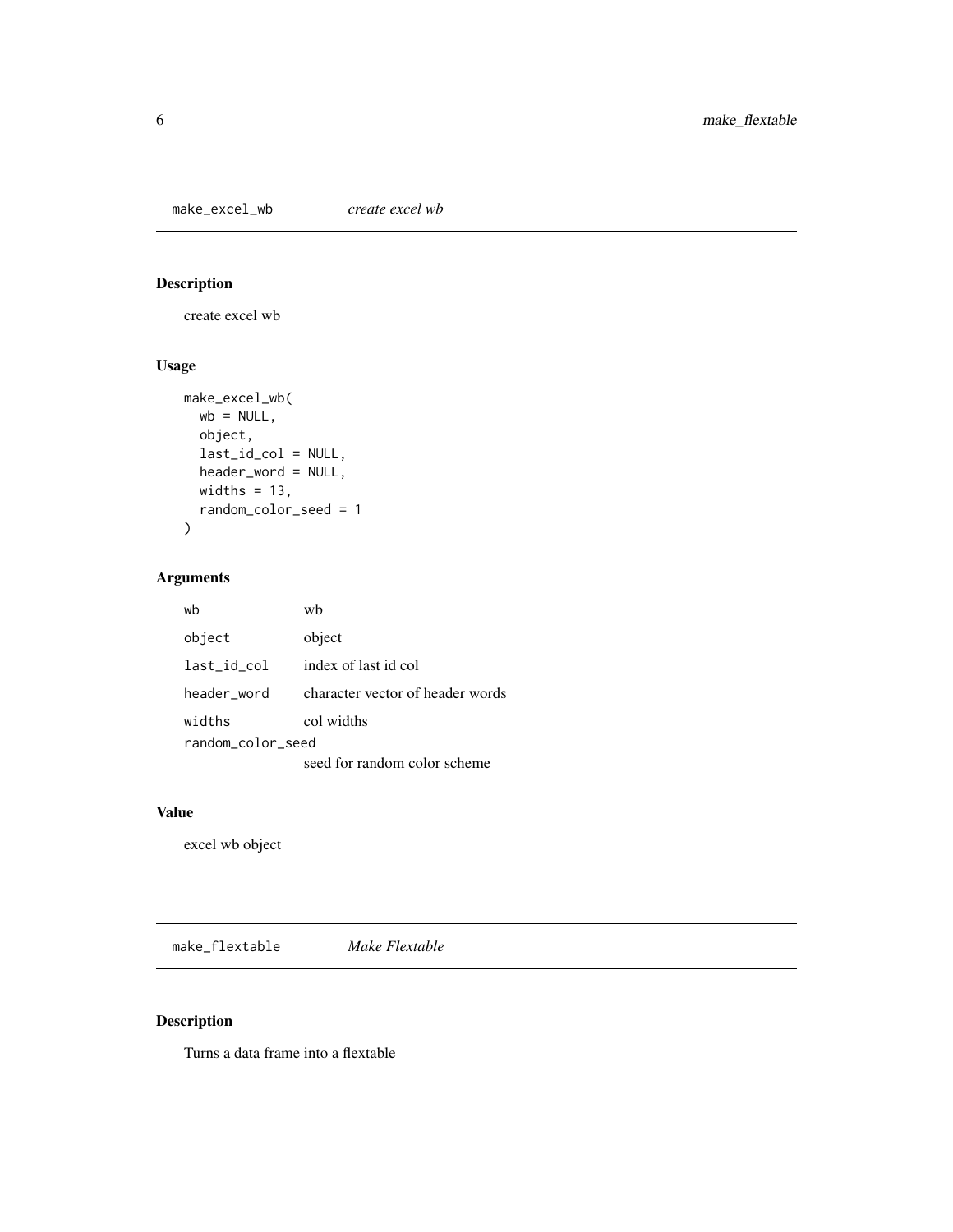<span id="page-6-0"></span>make\_pivot\_table 7

#### Usage

```
make_flextable(
 df,
  header_words = NULL,
  last_id_col = NULL,
 merge_col_indices = NULL,
 db1\_digits = 2,theme = c("zebra_blue", "zebra_gold", "tron", "vader", "vanilla", "booktabs",
    "alafoli")
\mathcal{L}
```
#### Arguments

| df                               | data frame                                                                                                                                                                    |
|----------------------------------|-------------------------------------------------------------------------------------------------------------------------------------------------------------------------------|
| header_words                     | header words. Takes a character vector of header words, will be automatically<br>generate via a heuristic if left NULL. can be completely disabled by the string<br>"disable" |
| last_id_col<br>merge_col_indices | last id col                                                                                                                                                                   |
|                                  | merge specific column indices                                                                                                                                                 |
| dbl_digits                       | integer, how many trailing digits should be displayed on dbls                                                                                                                 |
| theme                            | string to choose a preselected theme.                                                                                                                                         |

#### Value

a flextable

make\_pivot\_table *Make pivot table*

#### Description

Make pivot table

#### Usage

```
make_pivot_table(
  tbl,
  col1,
  col2,
  show_totals = TRUE,
  show_percentages = c("none", "all", "row", "col"),show_chi_test = FALSE,
  theme = c("zebra_blue", "zebra_gold", "tron", "vader", "vanilla", "booktabs",
    "alafoli"),
  tb1<sub>-</sub>nm = NULL\mathcal{L}
```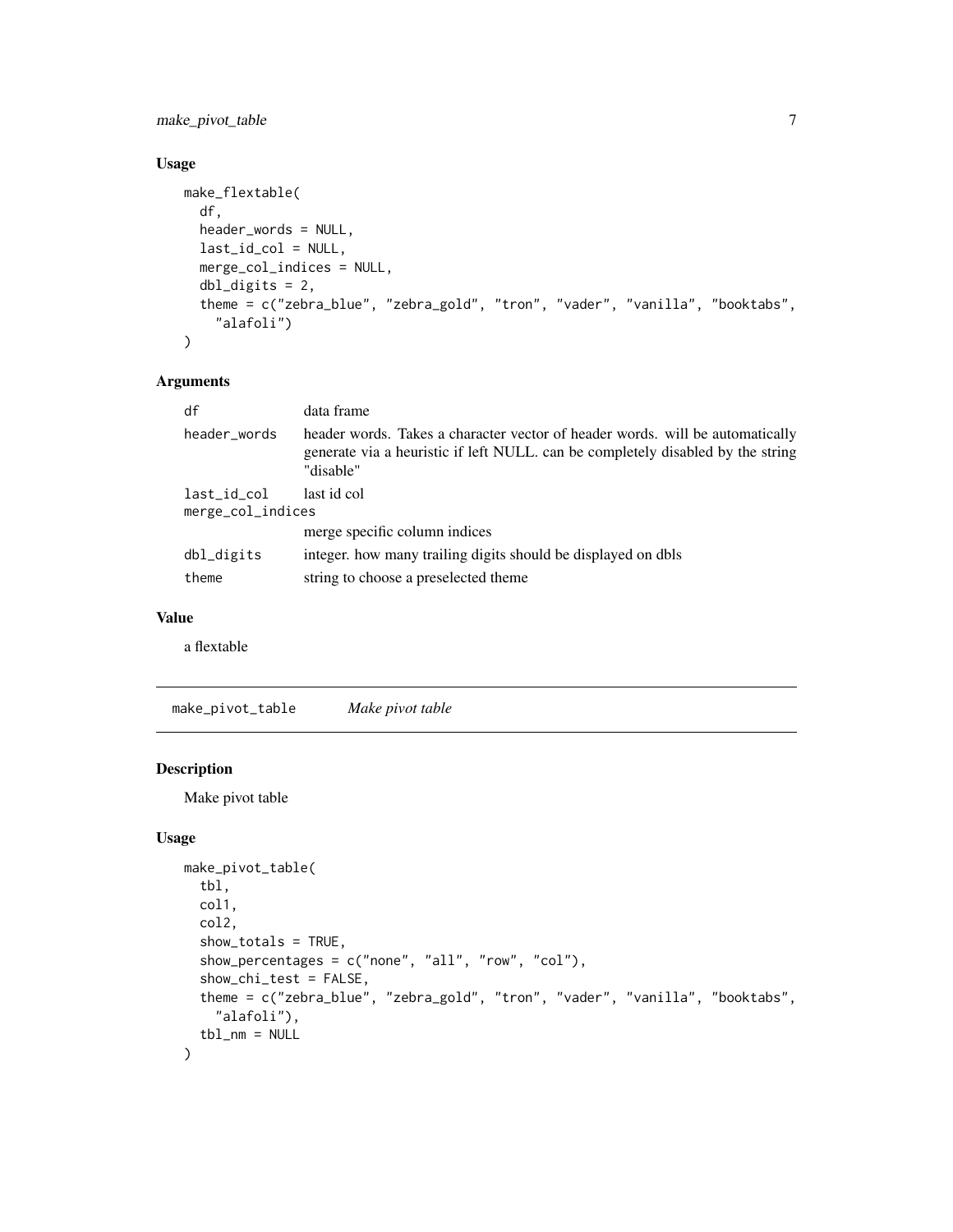#### <span id="page-7-0"></span>Arguments

| tbl              | a data frame to pivot                                                     |
|------------------|---------------------------------------------------------------------------|
| col1             | unquoted col 1                                                            |
| col2             | unquoted col 2                                                            |
| show_totals      | logical; show row and col totals                                          |
| show_percentages |                                                                           |
|                  | string; denominator to use when calculating percentages                   |
| show_chi_test    | logical; show results of chi squared test in footnote                     |
| theme            | string to choose a predefined theme                                       |
| $tb1$ _nm        | string to name table. If not given, automatically defaults to table name. |

#### Value

a flextable

make\_powerpoint *Send Table to Powerpoint*

#### Description

A table can be piped in to this function to be sent to a new ppt slide. Can be called with no arguments, then a new ppt is created named after the table. If output\_file is specified, table is sent to a new slide on an existing powerpoint.

#### Usage

```
make_powerpoint(
  tbl,
  output_file = NULL,
  layout = "Two Content",
  master = "Office Theme",
  show = TRUE
\mathcal{L}
```
#### Arguments

| tbl         | a data frame, flextable, or a list thereof |
|-------------|--------------------------------------------|
| output_file | path to existing ppt.                      |
| layout      | master layout                              |
| master      | master theme                               |
| show        | logical to open the ppt                    |

#### Value

none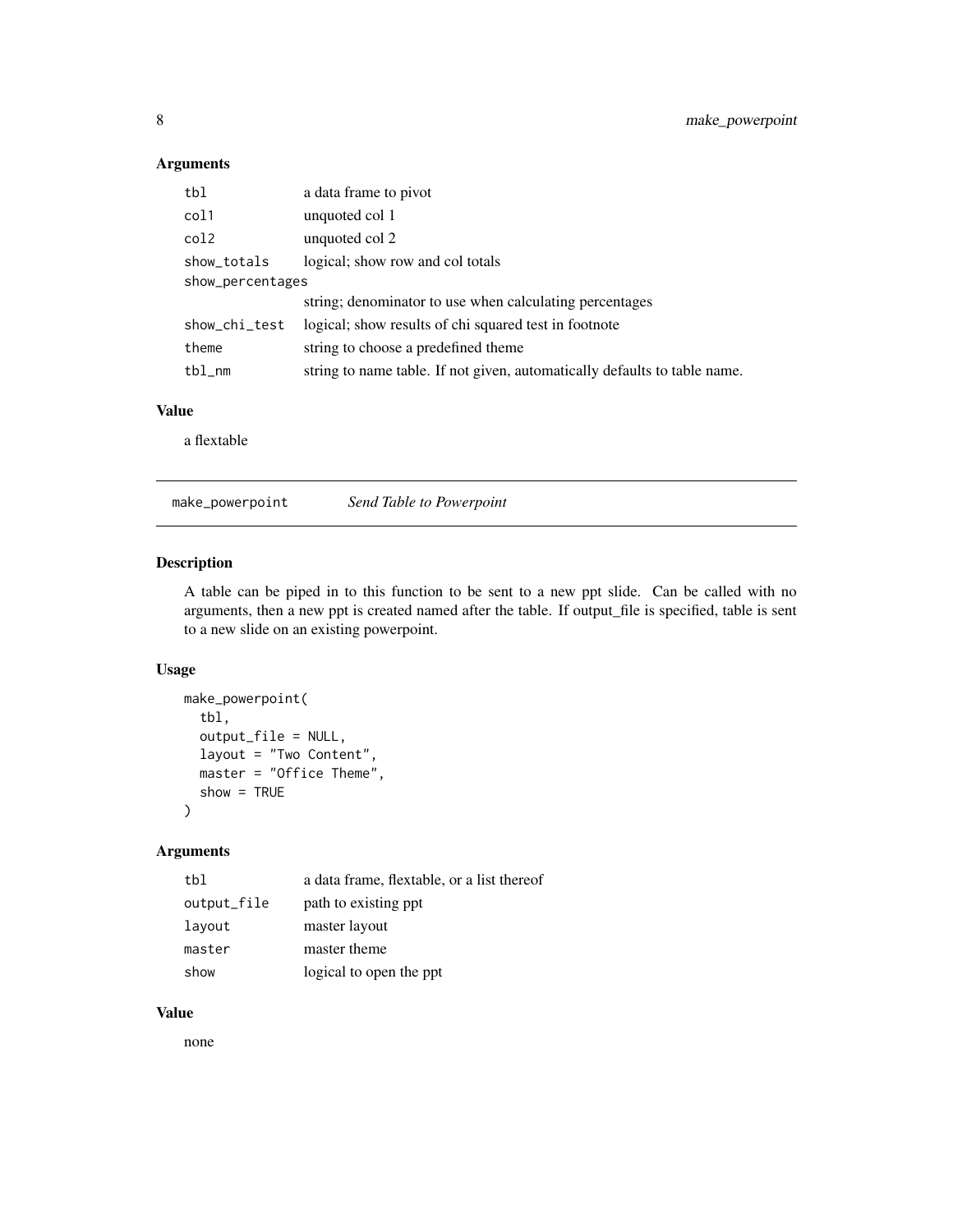<span id="page-8-0"></span>make\_simple\_excel *Make a simple excel*

#### Description

Export a file to excel with minimal formatting and minimal effort.

#### Usage

```
make_simple_excel(object, show = TRUE)
```
#### Arguments

| object | a data frame or list thereof         |
|--------|--------------------------------------|
| show   | logical. open excel upon completion? |

#### Value

an .xlsx file

pivot\_summary *Pivot Summary*

#### Description

Wrapper around base r 't()' that returns a tibble. Transposes a data frame, intended for use on the output of a dplyr::summarize operation

#### Usage

pivot\_summary(sumr, ...)

#### Arguments

| sumr | A tibble                                                          |
|------|-------------------------------------------------------------------|
| .    | an optional tidyselect specification of grouping columns to pivot |

#### Details

for an ungrouped summarize, ... argument can be left empty for a grouped summarize, use column names or tidyselect to pivot the group names. Multiple groups will be concatenated before pivoting.

#### Value

a tibble